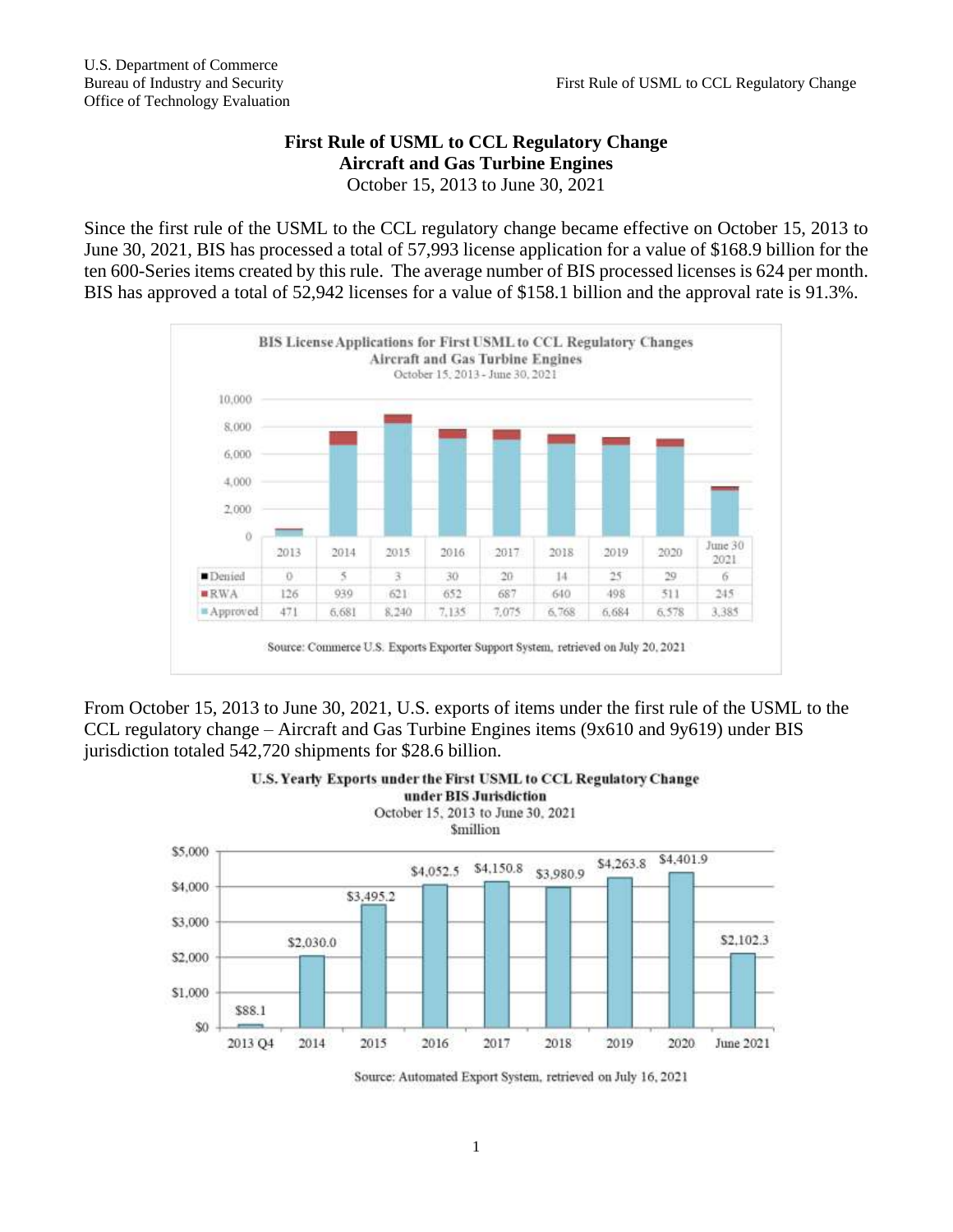| The First USML to CCL Regulatory Change-Aircraft and Gas Turbines<br>Top 15 Destinations of U.S. Exports under BIS Jurisdiction by Value |                |                |                        |                  |
|------------------------------------------------------------------------------------------------------------------------------------------|----------------|----------------|------------------------|------------------|
| October 15, 2013 to June 30, 2021                                                                                                        |                |                |                        |                  |
|                                                                                                                                          |                | % of Total     | Value                  |                  |
| Country                                                                                                                                  | Shipment Count | Shipment Count | <i><b>Smillion</b></i> | % of Total Value |
| Japan                                                                                                                                    | 43,479         | 8.0%           | \$4,817.2              | 16.9%            |
| Canada                                                                                                                                   | 41,846         | 7.7%           | \$3,111.7              | 10.9%            |
| United Kingdom                                                                                                                           | 60,385         | 11.1%          | \$2,795.0              | 9.8%             |
| South Korea                                                                                                                              | 34,402         | 6.3%           | \$2,151.7              | 7.5%             |
| Israel                                                                                                                                   | 22,910         | 4.2%           | \$1,085.8              | 3.8%             |
| Germany                                                                                                                                  | 19,813         | 3.7%           | \$1,047.0              | 3.7%             |
| <b>United Arab Emirates</b>                                                                                                              | 19,415         | 3.6%           | \$984.0                | 3.4%             |
| Taiwan                                                                                                                                   | 17,470         | 3.2%           | \$946.0                | 3.3%             |
| Singapore                                                                                                                                | 28,218         | 5.2%           | \$935.0                | 3.3%             |
| Italy                                                                                                                                    | 16,799         | 3.1%           | \$922.1                | 3.2%             |
| Spain                                                                                                                                    | 17,087         | 3.1%           | \$692.7                | 2.4%             |
| Australia                                                                                                                                | 15,468         | 2.9%           | \$651.5                | 2.3%             |
| Saudi Arabia                                                                                                                             | 8,180          | 1.5%           | \$643.6                | 2.3%             |
| Poland                                                                                                                                   | 16,862         | 3.1%           | \$598.4                | 2.1%             |
| India                                                                                                                                    | 5,573          | 1.0%           | \$535.6                | 1.9%             |
| <b>Top 15 Total</b>                                                                                                                      | 367,907        |                | \$21,917.4             |                  |
| Top 15 Total/                                                                                                                            |                |                |                        |                  |
| <b>Grand Total</b>                                                                                                                       |                | 67.8%          |                        | 76.7%            |
| <b>Grand Total</b>                                                                                                                       | 542,720        |                | \$28,565.5             |                  |
| Source: Automated Export System, July 16, 2021                                                                                           |                |                |                        |                  |